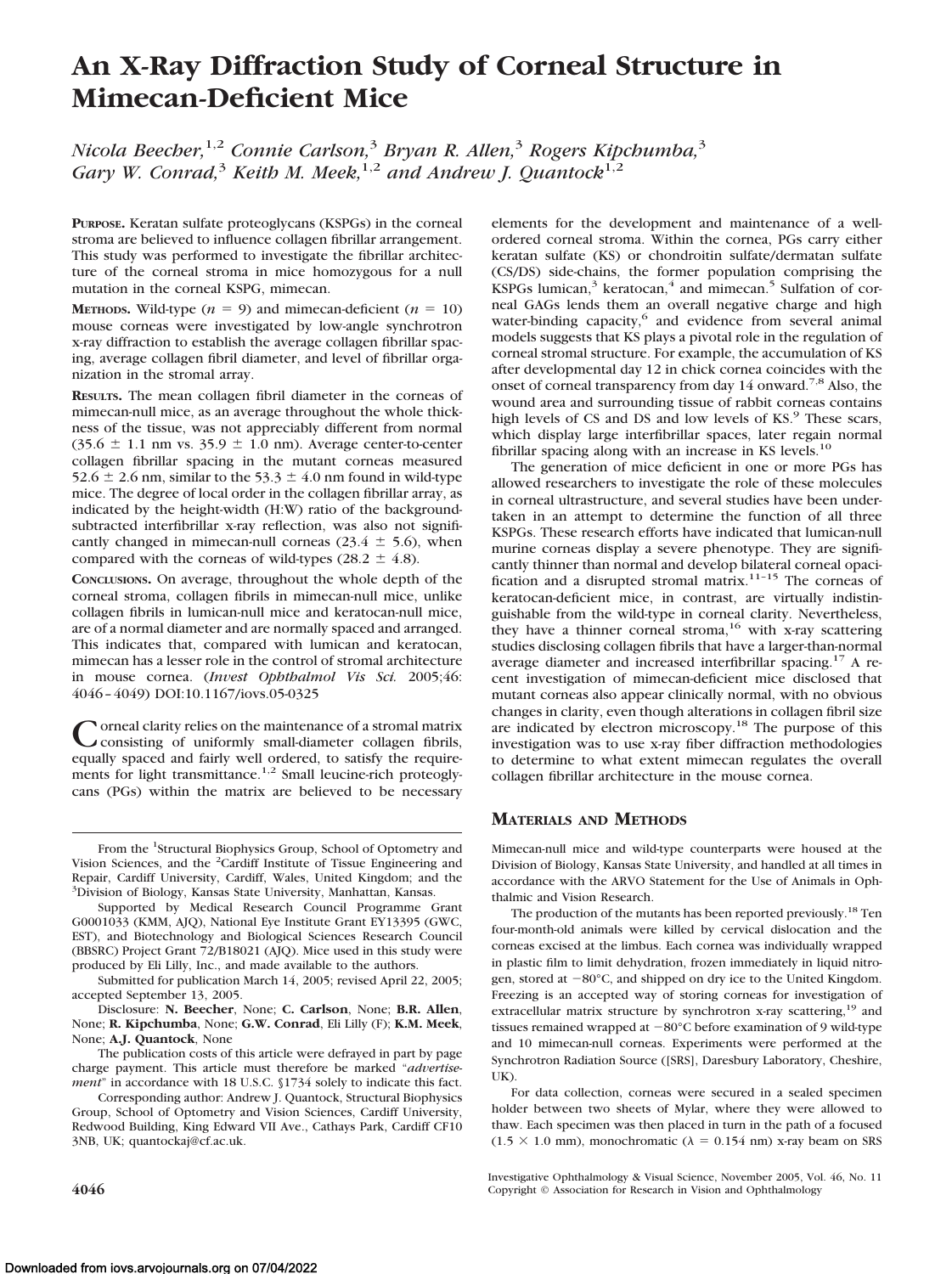Station 2.1. The shutters were opened for a 3-minute exposure of each cornea. X-ray fiber diffraction patterns were recorded on a multiwire, gas proportional area detector situated directly behind the cornea at a distance of approximately 9 m. An evacuated tube with polyester film windows separated the specimen from the detector to reduce air scatter. The window nearest the detector contained a small lead beamstop that purposely blocked the direct x-ray beam, which passed through the cornea undeviated, and thus allowed x-ray diffraction patterns to be recorded. The analytical procedures used to calculate the average collagen interfibrillar spacing, average collagen fibril diameter, and level of the local order in the fibrillar array (i.e., the H:W ratio) have been described previously.<sup>14,20,21</sup> All data were calculated after calibration of the system according to the meridional reflections arising from the 67 nm axial D-periodic collagen repeat in hydrated rat tail tendon.

### **RESULTS**

Low-angle x-ray fiber diffraction patterns obtained from wildtype and mimecan-null mouse corneas, in both cases, consisted of well-defined interfibrillar reflections formed by the interference of x-rays scattered by collagen fibrils with some degree of lateral order (Fig. 1). Vertical transects across these diffraction patterns generated x-ray scattering–intensity plots for wildtype and mimecan-null corneas with similar profiles (Fig. 2). The major scattering elements in the cornea are the stromal collagen fibrils, but a degree of background scatter is produced by nonfibrillar elements in the tissue. After subtracting a power-law background from the experimental data and measuring the position of the background-subtracted interfibrillar reflection (Fig. 2), we obtained data for the mean center-tocenter collagen interfibrillar Bragg spacing in each of 9 wildtype and 10 mimecan-null corneas (Table 1). Statistical analysis  $(\pm SD)$  shows that this value in wild-type (53.3  $\pm$  4.0 nm) and mimecan-null  $(52.6 \pm 2.6 \text{ nm})$  corneas is not significantly different (independent samples *t*-test;  $P = 0.684$ ). The collagen interfibrillar Bragg value is quoted for consistency with other structural x-ray studies. Bragg spacing differs from the actual center-to-center collagen interfibrillar spacing in the cornea because the mode of fibrillar packing is not taken into account. If, for example, pseudohexagonal packing of collagen fibrils is assumed, the interfibrillar Bragg spacing must be increased by a 1.12 multiplication factor. $22$ 

The angular width of a collagen interfibrillar x-ray reflection is an indicator of the degree of local order in the fibrillar array, with narrower reflections formed by more well-ordered spatial arrangements. Narrower reflections give rise to sharper peaks in the x-ray intensity profile of the interfibrillar reflection, and in this study we used the H-W ratio (i.e., height of the background-subtracted peak divided by peak width at half height) to represent a reflection's sharpness.<sup>20,21</sup> Accordingly, a higher H:W ratio is indicative of a matrix arrangement with more local order. The data (Table 1) show that the extent of local order in the collagen fibrillar array was less in mimecan-null corneas (H:W ratio =  $23.4 \pm 5.6$  vs.  $28.2 \pm 4.8$  in wild-types), but not significantly so (independent samples *t*-test;  $P = 0.063$ ).

Analyses of the first subsidiary equatorial reflections in the x-ray intensity profiles (Fig. 2) disclosed that the average collagen fibril diameter in mimecan-null corneas  $(35.6 \pm 1.1 \text{ nm})$ was not appreciably different from normal  $(35.9 \pm 1.0 \text{ nm})$ ; independent samples *t*-test;  $P = 0.476$ ; Table 1). Thus, for all parameters measured, the fibrillar architecture of the mimecandeficient mouse cornea, taken as an average throughout the whole corneal thickness, did not differ appreciably from that of wild-type corneas.



**FIGURE 1.** *Top*: a low-angle x-ray diffraction pattern from wild-type mouse cornea (Table 1, specimen 4) containing a dark, circular interfibrillar x-ray reflection produced by x-rays scattered by regularly arranged stromal collagen fibrils. *Bottom*: corresponding diffraction pattern from a mimecan-null cornea (Table 1, specimen 12). The two were not appreciably different.

#### **DISCUSSION**

An appreciation of the respective structural roles of the three stromal matrix KSPGs in the cornea is of fundamental importance for a fuller understanding of corneal ultrastructure and transparency. X-ray fiber diffraction studies of the corneas of lumican-null mice and keratocan-null mice have disclosed clear matrix changes, though to different extents.<sup>14,17</sup> In the current investigation, we used similar methodologies to probe the fine structure of the cornea in mice lacking the other main corneal KSPG, mimecan. The results showed that (1) the average collagen interfibrillar spacing in mimecan null corneas was not significantly different from that in wild-type corneas, (2) the level of local order in the fibrillar array was similar in the two tissues, and (3) the mean collagen fibrillar diameter in the corneas of mimecan-null mice was essentially unchanged. The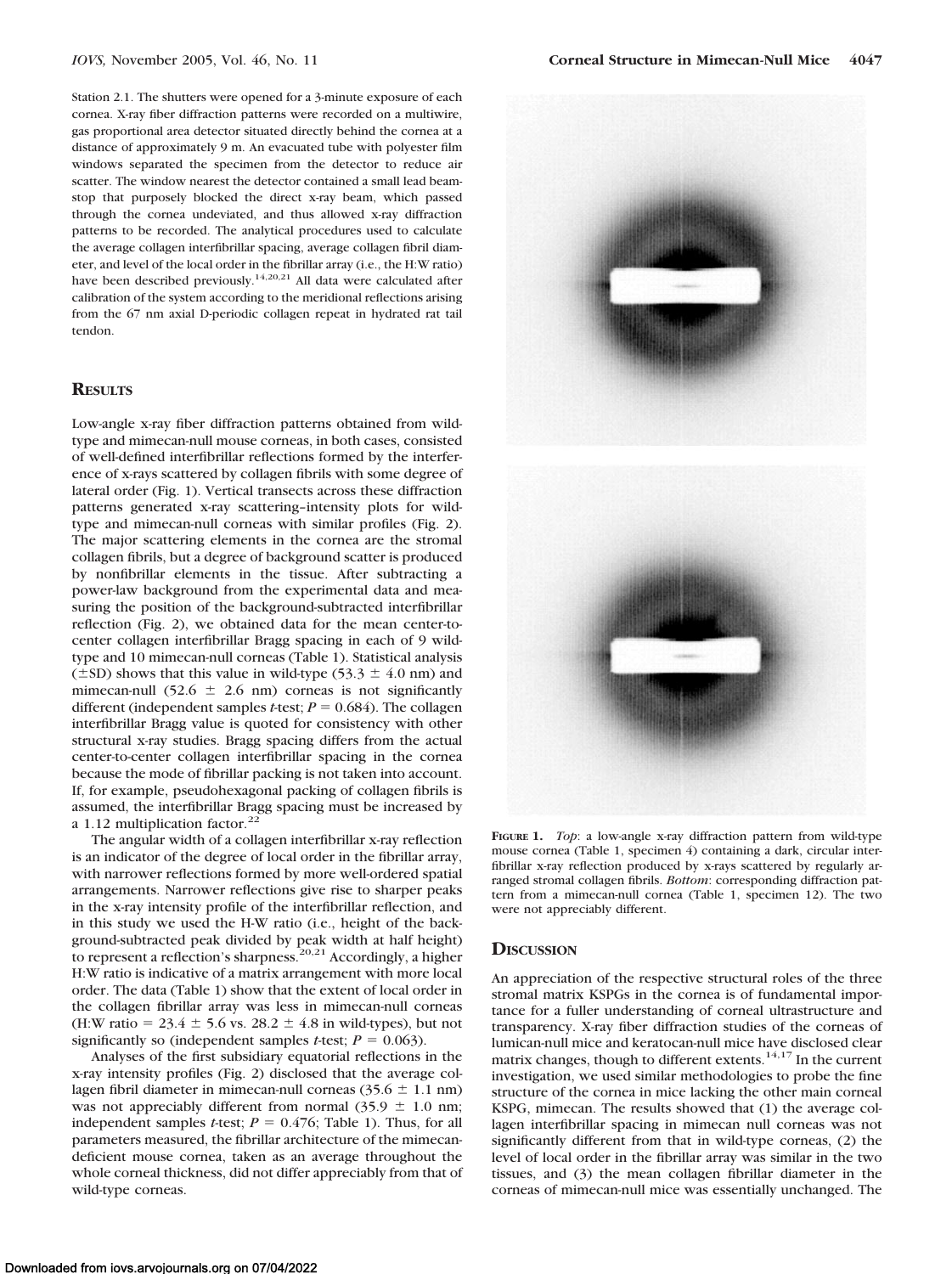

**FIGURE 2.** X-ray scattering–intensity plots from the wild-type (*top*) and mimecan-null (*bottom*) corneas shown in Figure 1. *Solid line*: x-ray-intensity scan radiating outward from the center of the pattern. A power-law background function ( $\bullet$ ) is fitted to each experimental data set. *Dashed lines*: x-ray intensity after background removal, with the interfibrillar peak visible at approximately  $Q = 0.02$  nm<sup>-1</sup> and the first subsidiary equatorial reflection used to calculate fibril diameter seen at approximately  $Q = 0.047$  nm<sup>-1</sup>.

data we report were obtained from unfixed corneas maintained at close to physiologic hydration. Moreover, all collagen fibrils throughout the whole of the tissue volume through which the x-ray beam passes contribute to the diffraction pattern, and in these experiments this is a volume measuring 1.5 mm<sup>2</sup> at the cornea's surface extended throughout the whole of the cornea's thickness. Thus, we sampled an extensive number of the collagen fibrils in the mouse cornea and generated highly representative, quantitative measurements of fibrillar architecture.

Previous work has indicated that, in vitro, mimecan has the ability to regulate the fibrillogenesis of type I collagen. $23$ In the mimecan-null cornea, manual measurements from electron micrographs of glutaraldehyde-fixed tissue have reported the existence of larger than normal collagen fibrils, although it was not ascertained quantitatively how widespread these changes were.<sup>18</sup> The large sampling achieved by x-ray diffraction provided for an excellent evaluation of the overall structural dimensions of the stromal matrix, and whereas our analysis did not entirely rule out the existence of some larger than normal fibrils in the corneas of mimecan-null mice, it clearly indicated that, throughout the whole tissue thickness, the collagen fibrillar diameter was, on average, essentially unchanged. This is not the case in keratocan-null corneas where x-ray scattering investigations have shown a small but consistent increase in average fibril diameter throughout the tissue.<sup>17</sup> Nor is it the case in lumican-null corneas where the marked variation in collagen fibril diameter seen on electron micros- $\text{copy}^{12}$  was so extensive that it precluded the formation of a measurable x-ray reflection that would have allowed us to calculate average collagen fibril diameter.<sup>14</sup> Recent work has indicated that the severity of phenotype in lumican-null corneas might be because this molecule, as well as serving as a structural regulator in its own right, also modulates keratocan gene expression.<sup>24</sup>

Light-scattering from the extracellular stromal matrix of cornea, like x-ray scattering, is based on the combined scattering from all fibrils in the path of the radiation. Theories of corneal transparency<sup>2</sup> state that the fraction of light transmitted through a cornea,  $F(\lambda)$ , falls off exponentially with the

**TABLE 1.** Individual and Average Measurements in the Stroma of Wild-Type and Mimecan-Deficient Mouse Corneas

| Genotype                 | Specimen       | <b>Collagen Interfibrillar Spacing</b><br>(nm) | Collagen Fibril<br>Diameter (nm) | Height/Width<br>Ratio |
|--------------------------|----------------|------------------------------------------------|----------------------------------|-----------------------|
| $Mimecan^{\mathrm{+/+}}$ | 1              | 52.4                                           | 36.3                             | 35.4                  |
|                          | 2              | 51.9                                           | 34.5                             | 26.8                  |
|                          | 3              | 50.8                                           | 35.2                             | 31.2                  |
|                          | $\overline{4}$ | 53.6                                           | 35.2                             | 30.8                  |
|                          | 5              | 54.9                                           | 36.6                             | 26.9                  |
|                          | 6              | 53.8                                           | 36.3                             | 32.8                  |
|                          | 7              | 56.5                                           | 36.3                             | 24.7                  |
|                          | 8              | 60.3                                           | 37.6                             | 25.8                  |
|                          | 9              | 45.7                                           | 35.4                             | 19.5                  |
|                          | Mean           | $53.3 \pm 4.0$                                 | $35.9 \pm 1.0$                   | $28.2 \pm 4.8$        |
| $Mimecan^{-/-}$          | 10             | 51.9                                           | 34.3                             | 33.2                  |
|                          | 11             | 53.7                                           | 37.1                             | 24.9                  |
|                          | 12             | 53.5                                           | 35.4                             | 26.1                  |
|                          | 13             | 51.2                                           | 36.1                             | 19.9                  |
|                          | 14             | 49.5                                           | 36.1                             | 19.0                  |
|                          | 15             | 54.4                                           | 34.9                             | 27.6                  |
|                          | 16             | 49.4                                           | 35.4                             | 18.7                  |
|                          | 17             | 50.3                                           | 35.4                             | 13.7                  |
|                          | 18             | 57.2                                           | 37.4                             | 23.7                  |
|                          | 19             | 55.4                                           | 33.8                             | 27.2                  |
|                          | Mean           | $52.6 \pm 2.6$                                 | $35.6 \pm 1.1$                   | $23.4 \pm 5.6$        |